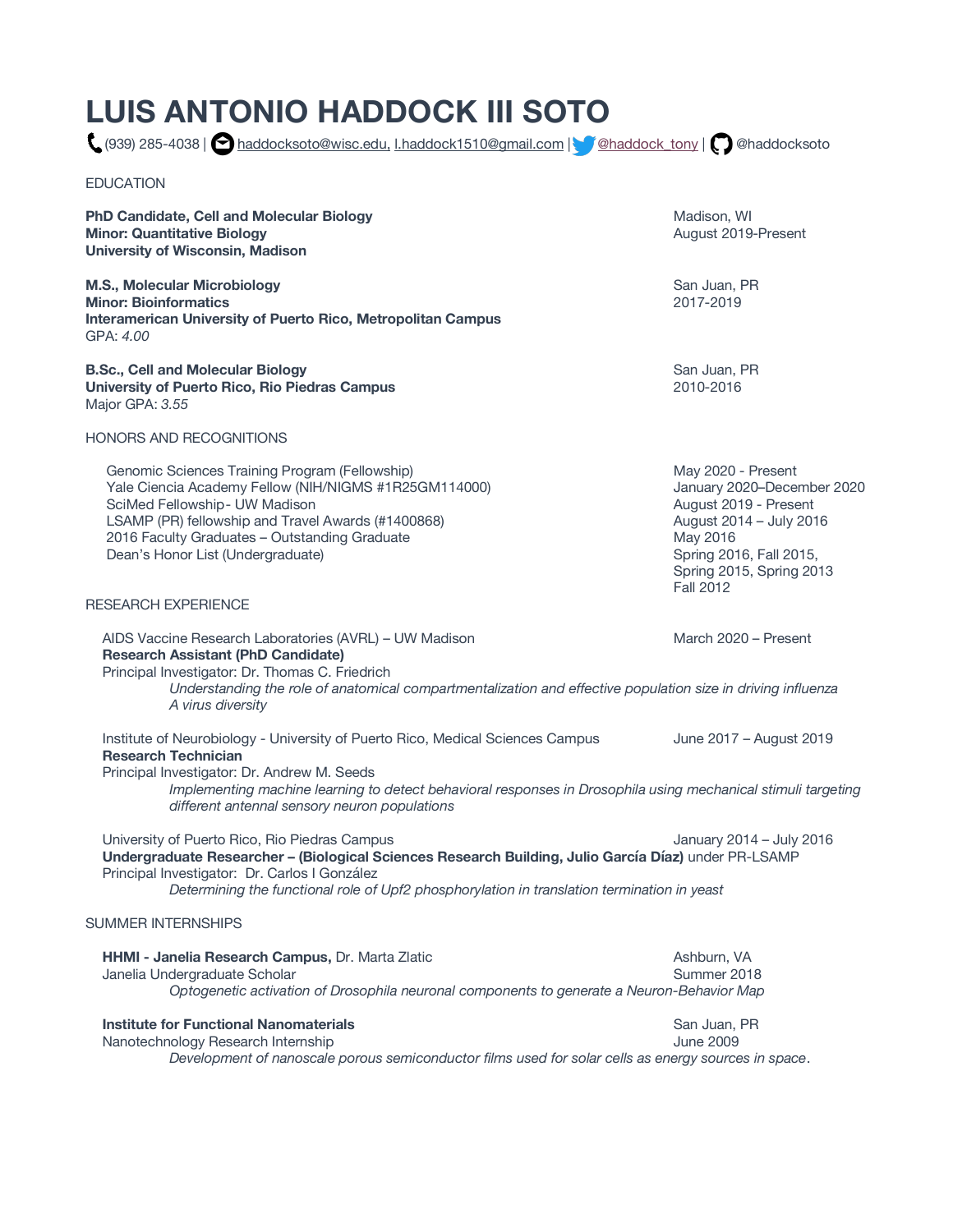#### PROFESSIONAL MEMBERSHIPS

American Association for the Advancement of Science (AAAS) American Society for Biochemistry and Molecular Biology (ASBMB) American Society for Virology (ASV) American Society for Microbiology (ASM) Neuroboricuas – "Explora tu Cerebro en las San Se", Volunteer - Institute of Neurobiology (2018 and 2019)

## SCIENTIFIC PUBLICATIONS

- Newman CM, Ramuta MD, McLaughlin MT, Wiseman RW, Karl JA, Dudley DM, Stauss MR, Maddox RJ, Weiler AM, Bliss MI, Fauser KN, **Haddock III LA**, … Friedrich TC, O'Connor SL, O'Connor DH. Initial evaluation of a mobile SARS-CoV-2 RT-LAMP testing strategy. *medRxiv* **[preprint].** 2021 Feb 27. PMID: 33655260
- Amato KM, **Haddock III LA**, Braun KM, Schaack GA, Higgins CA, Boehm EC, Barry GL, Meliopoulos V, Livingston B, Honce R, Schultz-Cherry S, Friedrich TC, Mehle A. Using barcodes for the detection and characterization of influenza A virus infection bottlenecks. [**manuscript in preparation**]
- Colón EM, **Haddock III LA,** Lasalde C, Lin Q, Ramírez-Lugo JS, González CI. Characterization of *S. cerevisiae* Upf2 mIF4G domains. **[under review at PlosOne Journal]**
- Braun KM, **Haddock III, LA,** Crooks CM, Barry GL, Lalli J, Neumann G, Watanabe T, Kawaoka Y, Friedrich T. Stochastic processes within hosts constrain adaptation of wildtype H7N9 avian influenza viruses to mammalian hosts. **[manuscript in preparation]**

### SCIENTIFIC PRESENTATIONS

*Quantifying influenza virus diversity during transmission and infection using molecular barcodes*

- 2021 NHGRI Research Training and Career Development Annual Meeting [virtual poster] April 2021 *Generation of a Neuron-Behavior Map in Drosophila Larvae*
- Janelia Research Campus JUS Presentation, Ashburn, VA [poster presentation] August 2018
- 2nd Puerto Rico *Drosophila* Neurobiology Meeting, San Juan, PR, [poster presentation] August 2018 *Determining the Functional Role of Upf2 Phosphorylation in Translation Termination in yeast.*
- ASBMB Annual Meeting at Experimental Biology 2016, San Diego, CA. [poster presentation] April 2016
- 36<sup>th</sup> Puerto Rico Interdisciplinary Scientific Meeting and 51<sup>st</sup> Junior Technical Meeting, University of Puerto Rico, Rio Piedras Campus [oral presentation] March 2016
- 12<sup>th</sup> Bio Sciences week at the University of Puerto Rico, Rio Piedras Campus [poster presentation] September 2015
- 35<sup>th</sup> Puerto Rico Interdisciplinary Scientific Meeting and 50<sup>th</sup> Junior Technical Meeting, University of Puerto Rico, Rio Piedras Campus [oral presentation] March 2015
- 65<sup>th</sup> American Medical Student Association Annual Convention, Washington, DC [poster presentation] February 2015
- 1<sup>st</sup> American Society for Biochemistry and Molecular Biology, University of Puerto Rico, Rio Piedras Campus Meeting [poster presentation] November 2014

*Targeting the Young Scientist Community through their Interest in Biochemistry and Molecular Biology*

- 2016 ASBMB Annual Meeting at Experimental Biology 2016, San Diego, CA. April 2016 [poster presentation]

# **SKILLS**

**Software:** Proficient in Python, command line and R (Studio); Proficiency on Microsoft Office programs (Excel, Word, Power Point,) and Adobe (Photoshop and Illustrator); Basic MATLAB programing; Bioinformatics tools (MEGA, CLustalW, MAFFT, TCOFFEE, BEAST, among others).

**Languages:** Fully bilingual in Spanish and English; Basic Spanish ASL

#### TUTORING AND TEACHING EXPERIENCE

Institute of Neurobiology – University of Puerto Rico, Medical Sciences Campus **Science Outreach for pre-college students** August 2017 – June 2019

University of Puerto Rico, Rio Piedras Campus

- 
- **Molecular Genetics Tutor**, (BIOL 5398) January 2016 May 2016 - **Biochemistry Tutor,** (BIOL 4545) January 2015 – December 2015